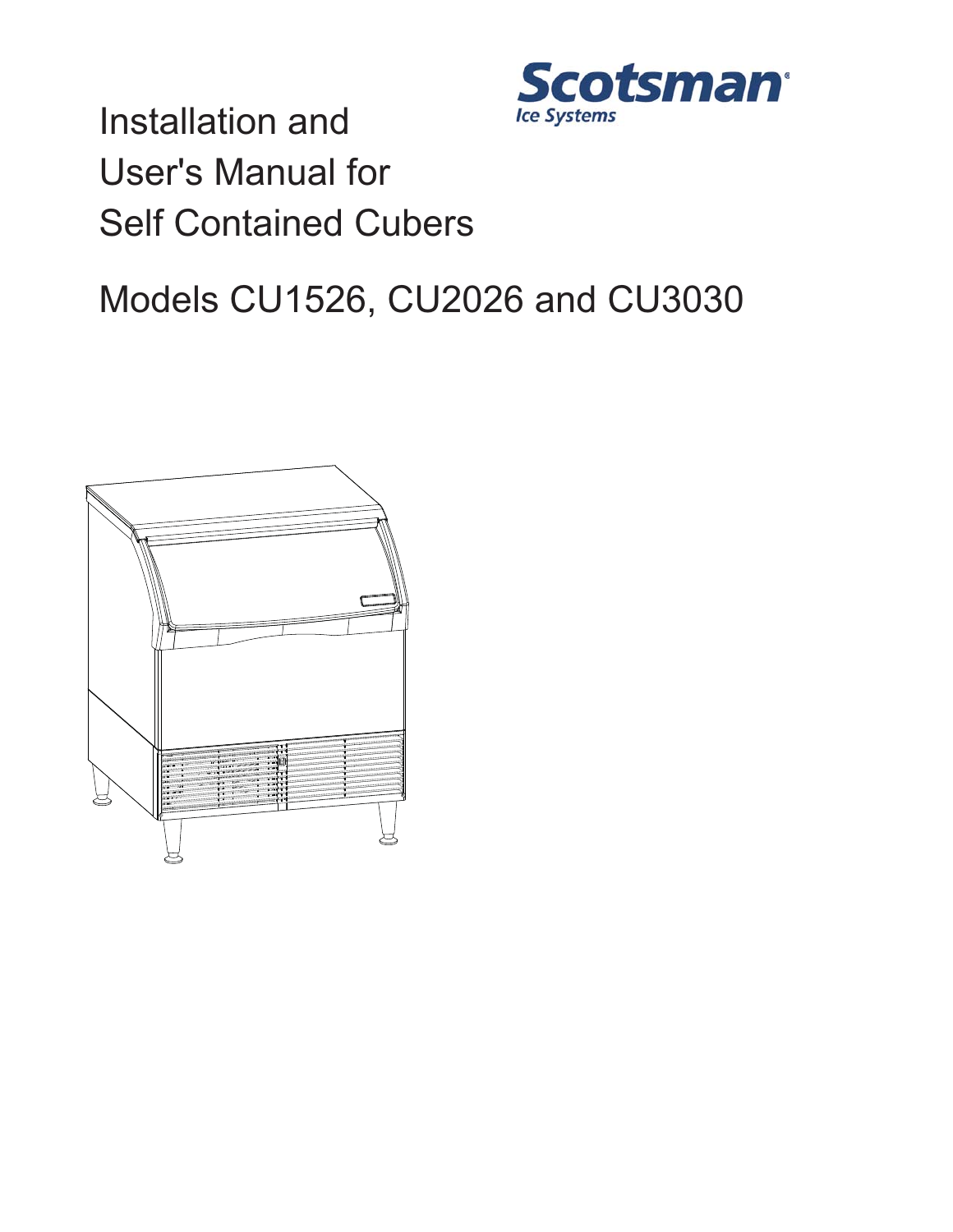### **Introduction**

The design of this cuber is the result of years of experience and testing. Standard features include a removable bin for service.

Keep this manual for future reference.

This installation and user manual is divided into three main sections: Installation, which provides the trade person with the information needed to set up and install this product; Use and Operation, which provides the user with the information to use the product; and Maintenance, which provides the user with the information needed keep it operating efficiently.

### **Table of Contents**

| Page 2  |
|---------|
| Page 3  |
| Page 4  |
| Page 5  |
| Page 6  |
| Page 7  |
| Page 8  |
| Page 9  |
| Page 9  |
| Page 10 |
|         |
| Page 12 |
| Page 13 |
| Page 14 |
|         |

Note any Caution or Warning symbols when they appear on the product or in this manual. They indicate potential hazards.

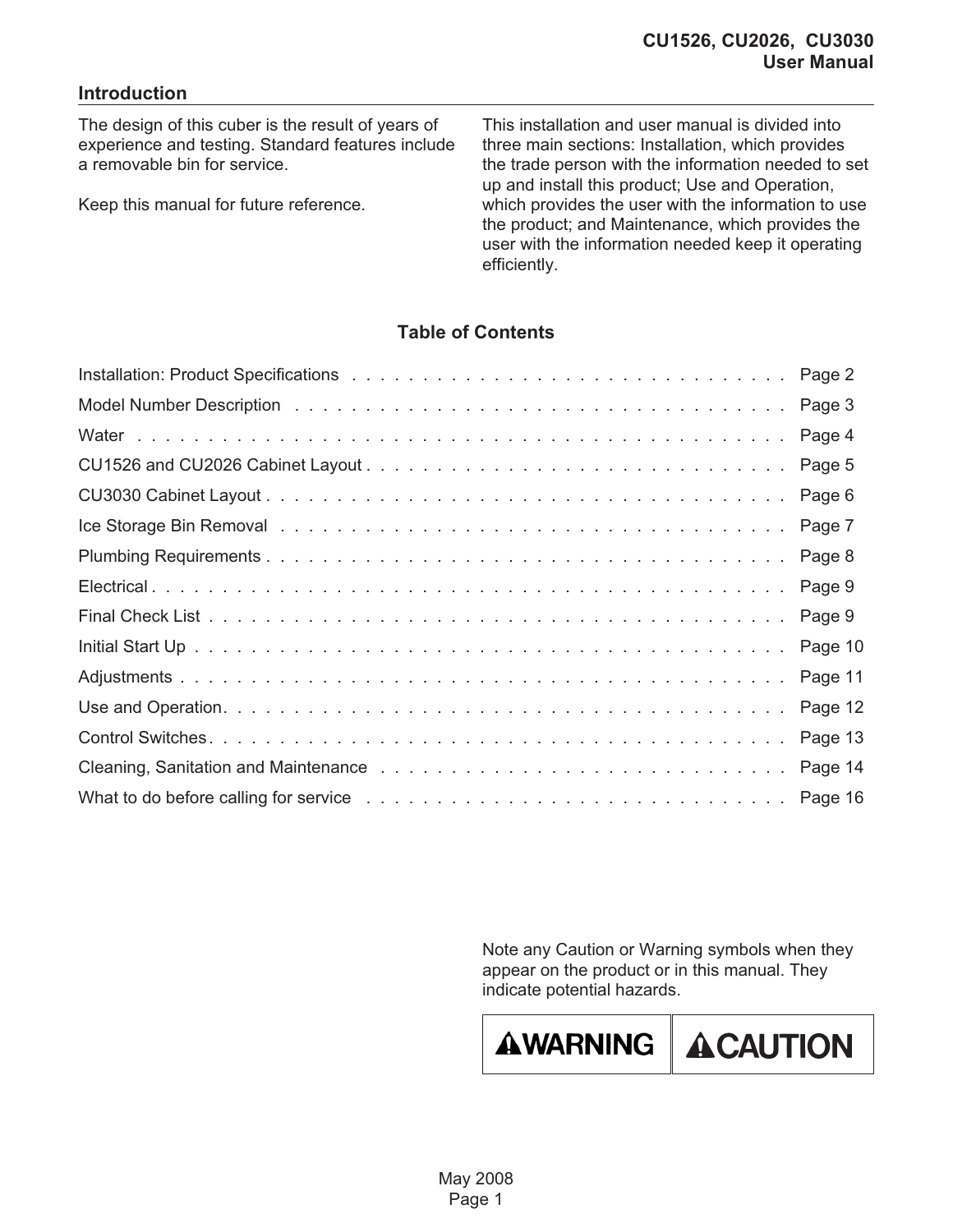### **Installation: Product Specifications**

#### **Location Limitations:**

The product is designed to be installed indoors, in a controlled environment. Air cooled models discharge very warm air into the room. Water cooled models discharge warm water into the building's drain. Space needs to be provided for service access

### **Space Limitations**

Do not block air flow at the front.



Room Temp Air In

Air Flow - Do Not Restrict

Airflow for air cooled models is in the front left and out the front right; CU3030 air cooled models also take air in from the bottom of the cabinet

### **Built In Situations:**

- If built in under the counter with no space above, the bin cannot be removed without moving the unit.
- If built in with 1" or more clearance above the unit, the bin can be removed without moving the unit.
- If built in with between 1/2 and 1 inch of clearance, releasing the top panel's back flap prior to placement will allow removal of the bin without moving the unit.

In most cases, CU3030 air cooled models installed without legs or casters will experience reduced ice making capacity.

#### **Environmental Limitations**

|                   | Minimum         | Maximum          |
|-------------------|-----------------|------------------|
| Air temperature   | $50^{\circ}$ F. | $100^{\circ}$ F. |
| Water temperature | $40^{\circ}$ F. | $100^{\circ}$ F. |
| Water pressure    | 20 psi          | 80 psi           |

Note: Ice making capacity will be severely reduced for air cooled machines in hot environments, such as those over 95 degrees.

#### **Power supply – acceptable voltage ranges**

|                | Minimum | Maximum |
|----------------|---------|---------|
| 115 volt model | 104     | 126     |
| 230 volt model | 198     | 253     |

#### **Warranty Information**

The warranty statement for this product is provided separately from this manual. Refer to it for applicable coverage. In general warranty covers defects in material or workmanship. It does not cover maintenance, corrections to installations, or situations when the machine is operated in circumstances that exceed the limitations printed above.

#### **Product Information**

The product is a self contained cuber with bin. That type of machine is designed to be free standing or it can be built in under the counter.

#### **Options**

Casters may be used in place of the supplied legs, the kit number is KBC1.

When not using legs or casters, most codes require sealing to the floor. Kit numbers to allow sealing are KPUFM26 and KPUFM30.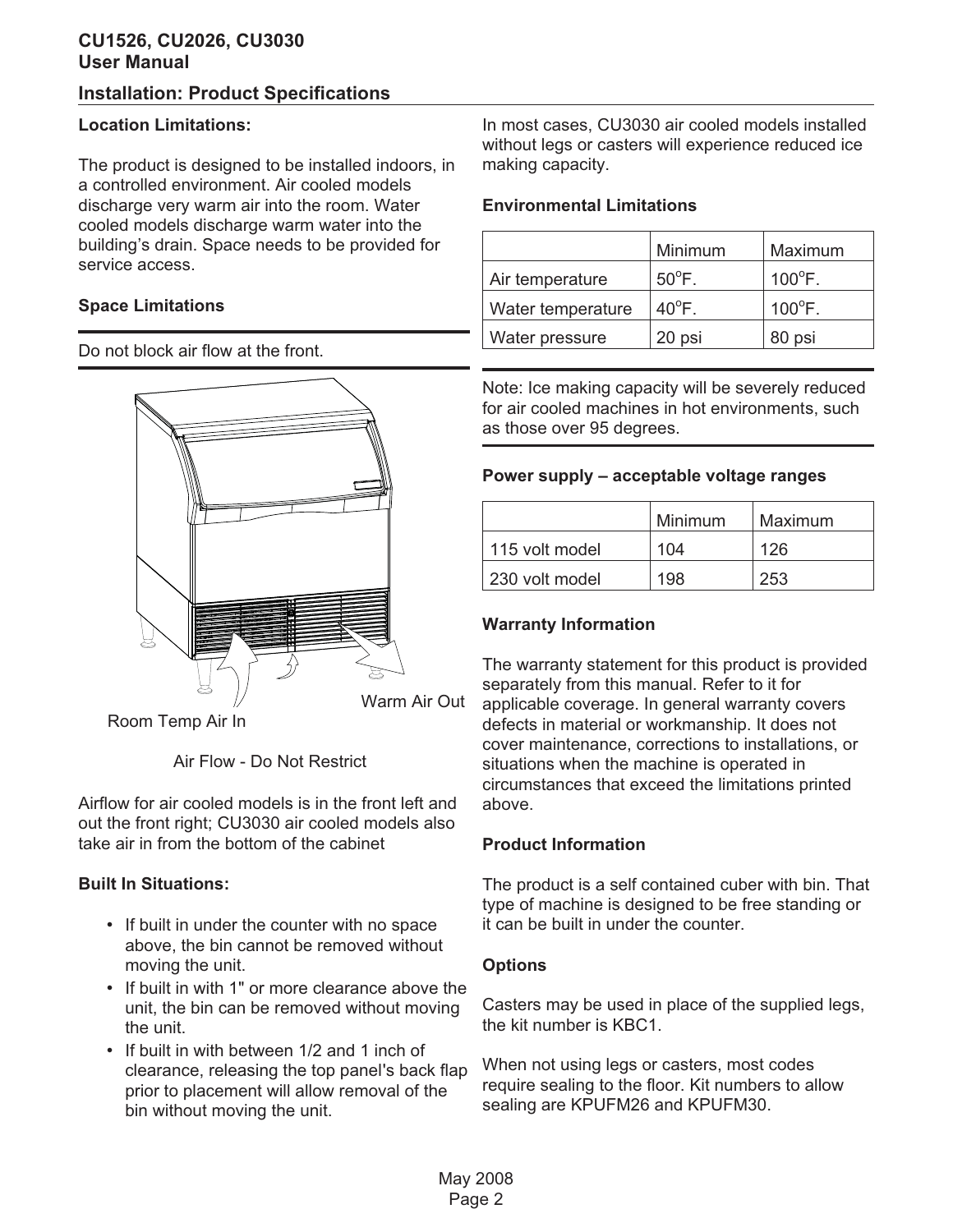### **Model Number Description**

#### Example:

- CU2026SA-1A •
- C= cuber
- U=under the counter type
- 20= nominal ice capacity in 10s of pounds •
- 26= nominal width of cabinet •
- S= Cube size. S=small or half dice cube. M=medium or full dice cube
- A=Condenser type. A=air cooled. W=water cooled
- $-1=115$  60 Hz,  $-32 = 230$  volt, 60 Hz
- A=Series revision code. A=first series

Note: In some areas of this manual model numbers may include only the first six characters of the model number, meaning that the cube size, condenser type and voltage differences are not critical to the information listed there.

Scotsman ice systems are designed and manufactured with the highest regard for safety and performance.

Scotsman assumes no liability of responsibility of any kind for products manufactured by Scotsman that have been altered in any way, including the use of any part and/or other components not specifically approved by Scotsman.

Scotsman reserves the right to make design changes and/or improvements at any time. Specifications and design are subject to change without notice.

| <b>Dimensions</b><br>$w''$ x d" x h"**<br>(without legs) | Model       | Electrical<br>volts/Hz/phase | Condenser | <b>Total Load</b><br>Amps | <b>Maximum</b><br>Fuse Size* |
|----------------------------------------------------------|-------------|------------------------------|-----------|---------------------------|------------------------------|
| $26.62 \times 27.5 \times 33$                            | CU1526SA-1  | 115/60/1                     | Air       | 7.7                       | 15                           |
|                                                          | CU1526SW-1  | 115/60/1                     | Water     | 7.7                       | 15                           |
| $26.62 \times 27.5 \times 33$                            | CU2026SA-1  | 115/60/1                     | Air       | 7.2                       | 15                           |
|                                                          | CU2026SW-1  | 115/60/1                     | Water     | 7.2                       | 15                           |
|                                                          | CU2026SA-32 | 208-230/60/1                 | Air       | 3.7                       | 15                           |
|                                                          | CU2026SW-32 | 208-230/60/1                 | Water     | 2.96                      | 15                           |
| $30.62 \times 30 \times 33$                              | CU3030SA-1  | 115/60/1                     | Air       | 10.4                      | 15                           |
|                                                          | CU3030SW-1  | 115/60/1                     | Water     | 10.4                      | 15                           |
|                                                          | CU3030SA-32 | 208-230/60/1                 | Air       | 5.54                      | 15                           |
|                                                          | CU3030SW-32 | 208-230/60/1                 | Water     | 4.48                      | 15                           |

### **Product Description & Electrical Requirements**

Table notes: Height is without legs. Medium cube models have the same electrical characteristics as Small. Series revision code omitted. \* Or HACR type circuit breakers.

\*\* If not using legs, add .25" for screws below base. Legs add 6 to 6.75 inches, but not the 1/4 inch for the screws. Use of floor mounting kit adds about a half inch.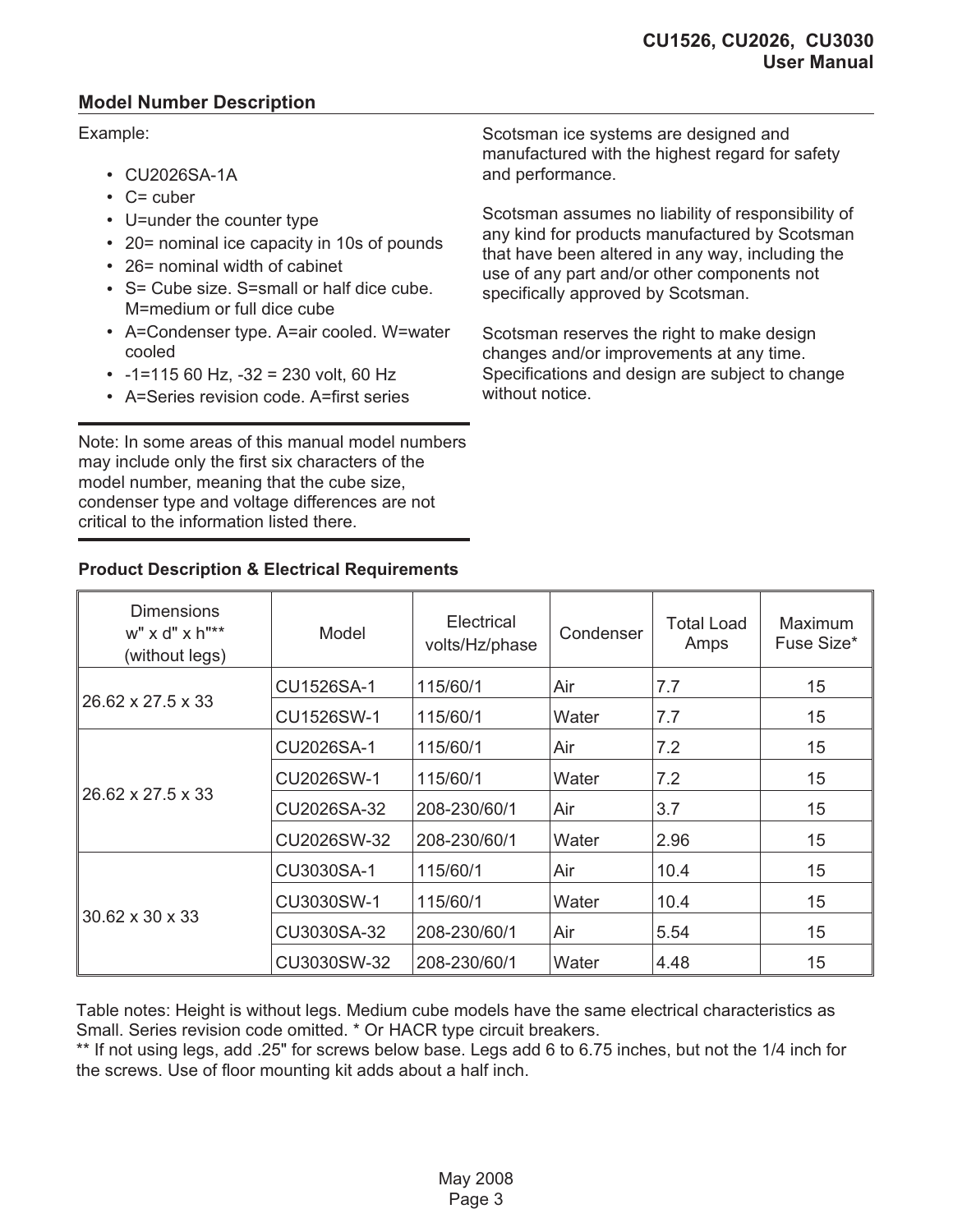### **Water**

The quality of the water supplied to the ice machine **Water purge** will have an impact on the time between cleanings and ultimately on the life of the product. Water can contain impurities either in suspension or in solution. Suspended solids can be filtered out. In solution or dissolved solids cannot be filtered, they must be diluted or treated. Water filters are recommended to remove suspended solids. Some filters have treatment in them for suspended solids. Check with a water treatment service for a recommendation.

RO water. This machine can be supplied with Reverse Osmosis water, but the water conductivity must be no less than 10 microSiemens/cm.

### **Potential for Airborne Contamination**

Installing an ice machine near a source of yeast or similar material can result in the need for more frequent sanitation cleanings due to the tendency of these materials to contaminate the machine. Most water filters remove chlorine from the water supply to the machine which contributes to this situation. Testing has shown that using a filter that does not remove chlorine, such as the Scotsman Aqua Patrol, will greatly improve this situation, while the ice making process itself will remove the chlorine from the ice, resulting in no taste or odor impact. Additionally, devices intended to enhance ice machine sanitation, such as the Scotsman Aqua Bullet, can be placed in the reservoir to keep it cleaner between manual cleanings.

This manual covers several models. The model number on the product is located in two places, on the back dataplate and on the model and serial number tag, located behind the front panel. See the illustration for the dataplate and serial tag locations.

Write the model and serial number of this product here:

\_\_\_\_\_\_\_\_\_\_\_\_\_\_\_\_\_\_\_\_\_\_\_\_\_\_\_\_\_\_\_\_\_\_\_\_\_\_\_\_

Cube ice machines use more water than what ends up in the bin as ice. While most water is used during ice making, a portion is designed to be drained out every cycle to reduce the amount of hard water scale in the machine. That's known as water purge, and an effective purge can increase the time between needed water system cleaning.

In addition, this product has the capability to automatically vary the amount of water purged based on the purity of the water supplied to it. The water purge rate can also be set manually. Adjustments of purge due to local water conditions are not covered by warranty.

### **Uncrate and Set Up**

Remove the carton, and using part of the carton as a cushion, tip the unit on its back to remove the skid and attach the legs or casters.

If installing the optional kit to attach the unit to the floor, see that kit's instructions. If placing on the floor without using that kit, position field supplied furniture glide pads under the unit to reduce floor scratches from the metal on the bottom of the unit.

Return the unit to an upright position. Do not start the unit for at least an hour after it has been returned to the upright position.

Place the ice machine in the selected location and level it by adjusting the bin leg levelers.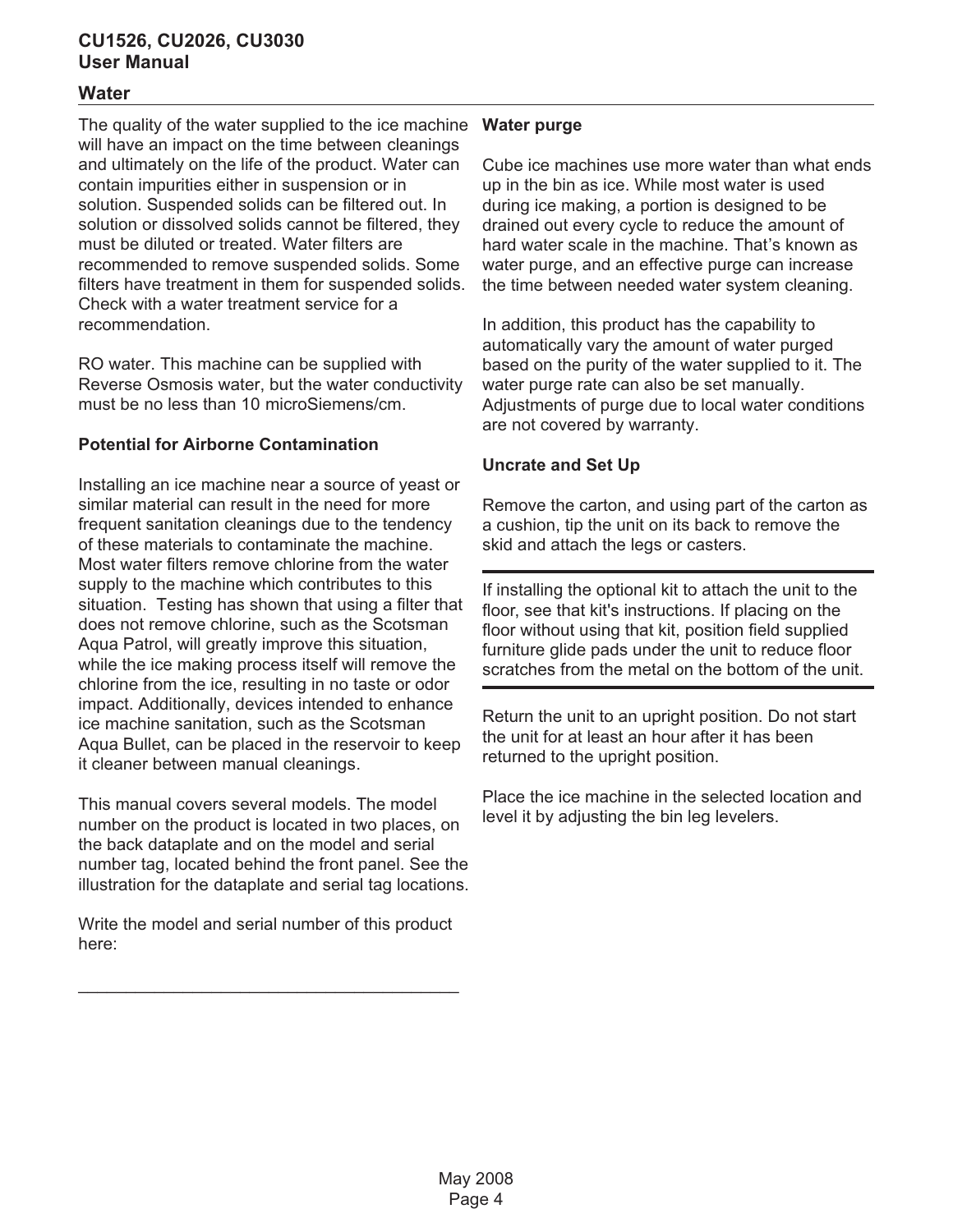### **CU1526 and CU2026 Cabinet Layout**



May 2008 Page 5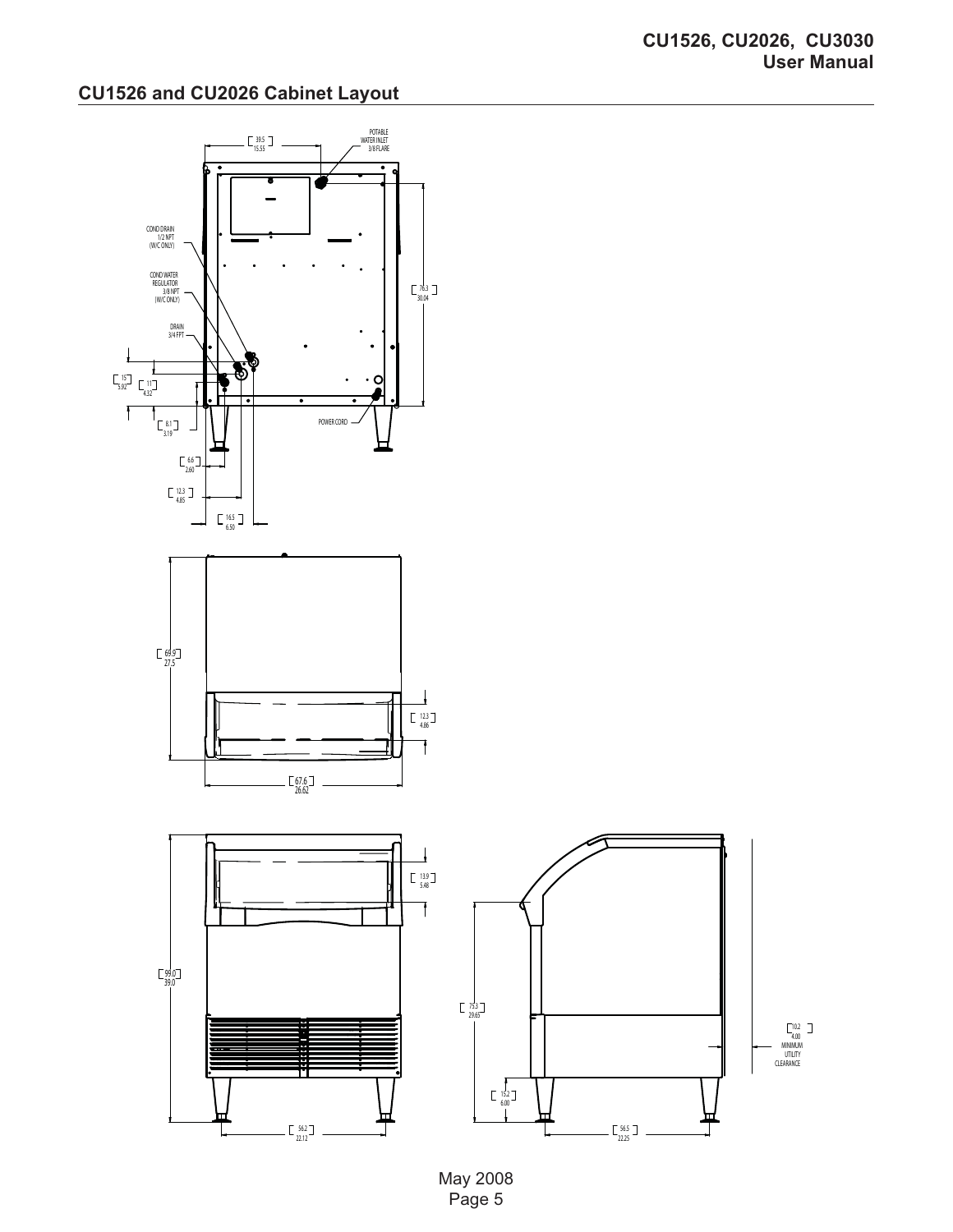## **CU3030 Cabinet Layout**

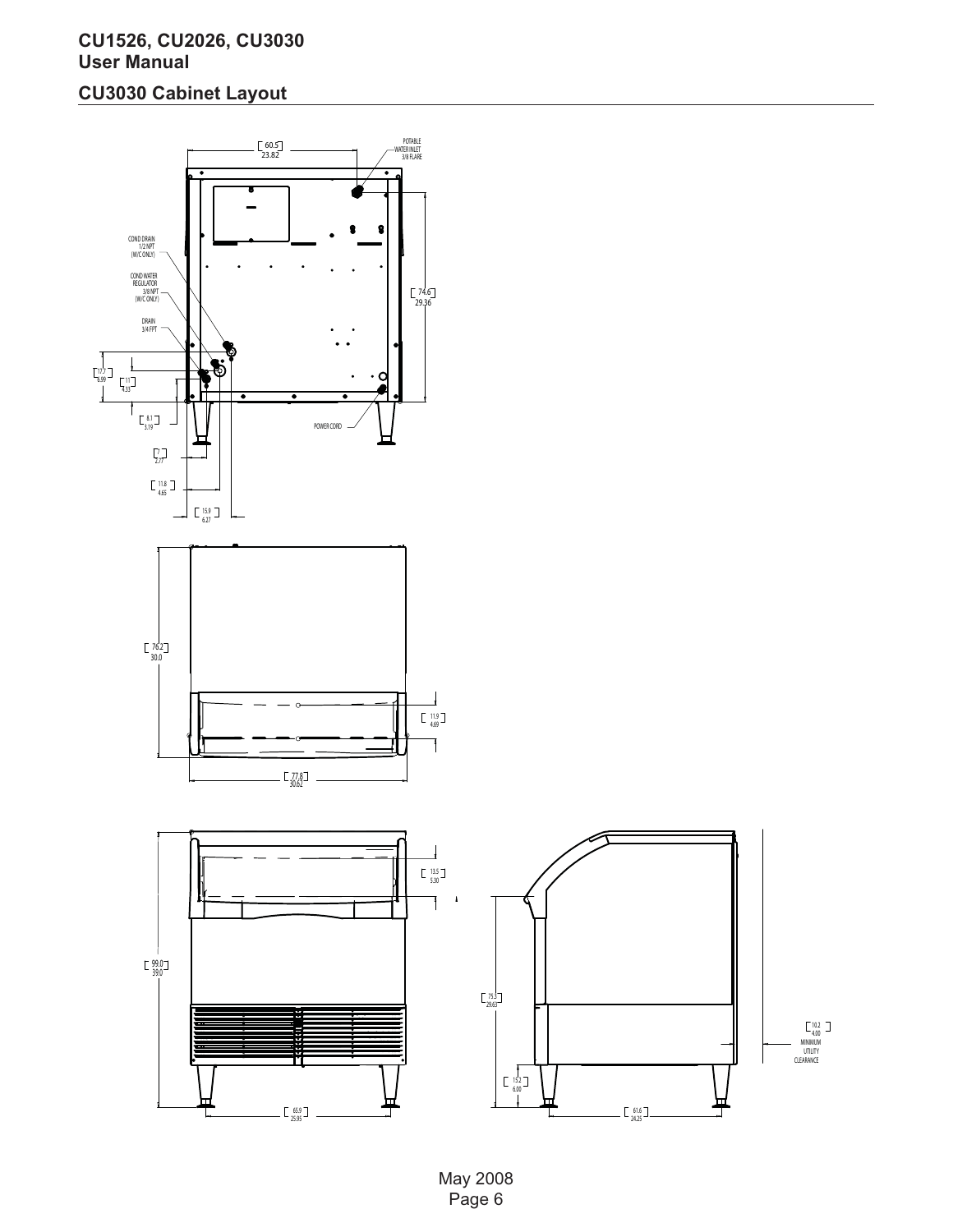### **Ice Storage Bin Removal**

The ice storage bin is removable to allow access to 9. Remove two bolts from the bottom of the bin, the refrigeration system for service.

1. Remove front louvers. Remove left then right.

2. If the machine is in an ice making mode, push and release the Manual Harvest button to release any ice that might be on the evaporator.

3. Push and hold the controller's Off button to shut the machine off.

- 4. Remove all ice from the bin.
- 5. Disconnect electrical power.

6. Remove door (open about 1.5" and pull bottom out).

7. Remove the top panel, there are two fasteners under the front corners of the top. Back them out and lift the top up, push back slightly and lift panel up and off the machine..



8. Disconnect the drain tube from the bin drain fitting.

one on the left and one on the right.



10. Remove bolt from the back wall of the bin.



11. Pull the bin forward and off the chassis.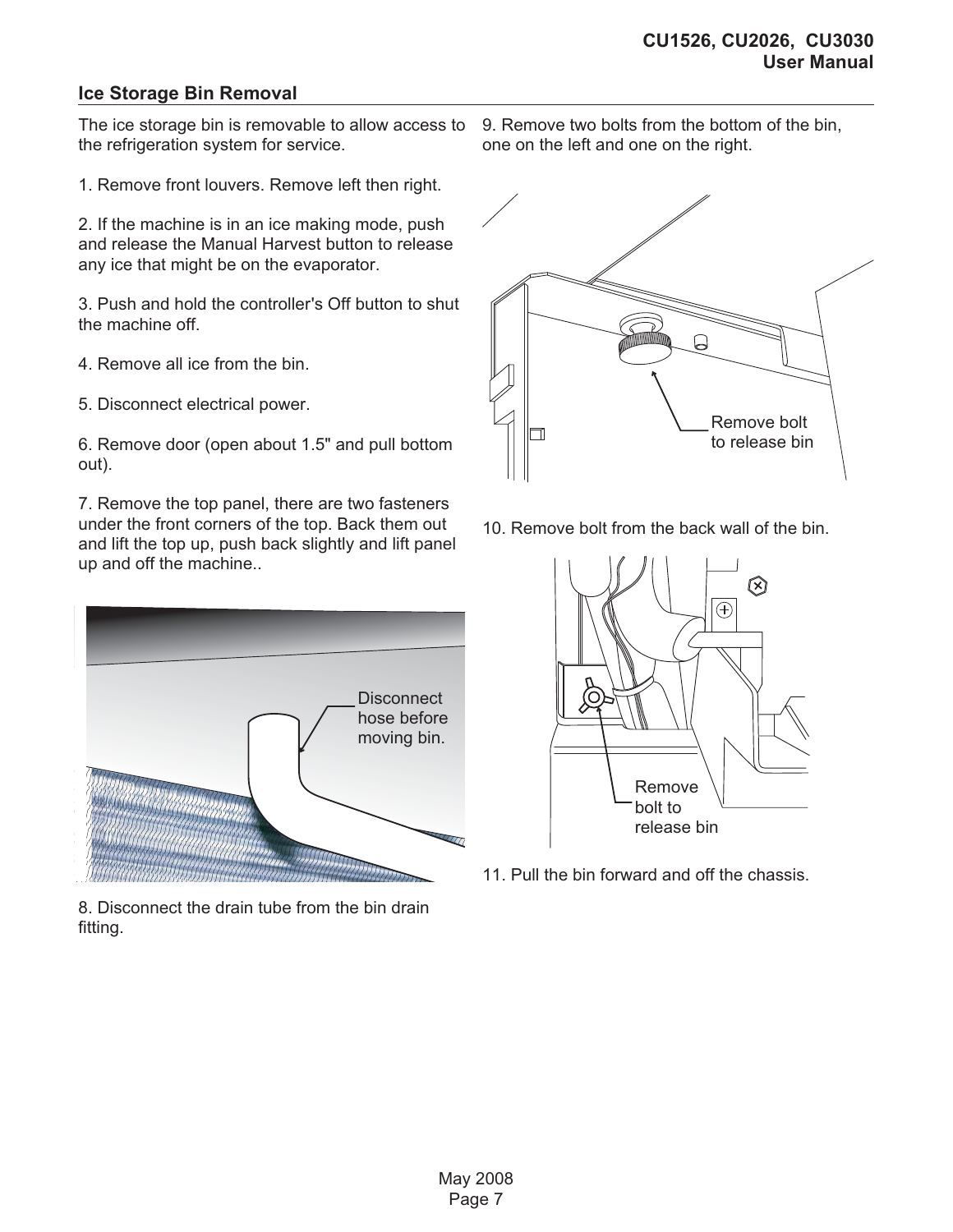### **Plumbing Requirements**

Connect to cold, potable water. A hand actuated valve within site of the machine is required. Air cooled models have a single 3/8" male flare inlet water connection. Water cooled models have an additional 3/8" FPT condenser inlet water connection, and a 1/2" FPT condenser drain.

### **Water Supply and Filters**

If connecting to water filtration, filter only the water to the reservoir, not to the condenser. Install a new filter cartridge.

All models require drain tubing to be attached to them. Air cooled models have a single ¾" FPT drain fitting in the back of the cabinet. Water cooled models have the same fitting plus an additional  $\frac{1}{2}$ " FPT drain fitting in the back of the cabinet.

Install new tubing when replacing a prior ice machine, as the tubing will have been sized for the old model and might not be correct for this one.

1. Connect water supply to water inlet fittings. 3/8" OD tubing is recommended.

Note: This NSF listed model has a 1" anti-back flow air gap between the float valve orifice and the highest possible reservoir water level; no back flow device is required for the potable water inlet.

- 2. Connect drain tubing to drain fittings.
- 3. Route the drain tubing to building drain. Follow local codes for air gap.

### **Drain Tubing**

Use rigid drain tubes and route them separately – do **not** Tee into the bin's drain and, if water cooled, do **not** Tee the condenser drain into the reservoir or bin drain.

Vent the reservoir drain. A vertical vent at the back of the drain, extended about 8 - 10" will allow the gravity drain to empty and also keep any surges during draining from discharging water out the vent.

Horizontal runs of drain tubing need a ¼" fall per foot of run for proper draining.

### **Follow all applicable codes.**



Air Cooled Model Plumbing Connections Water Cooled Plumbing Connections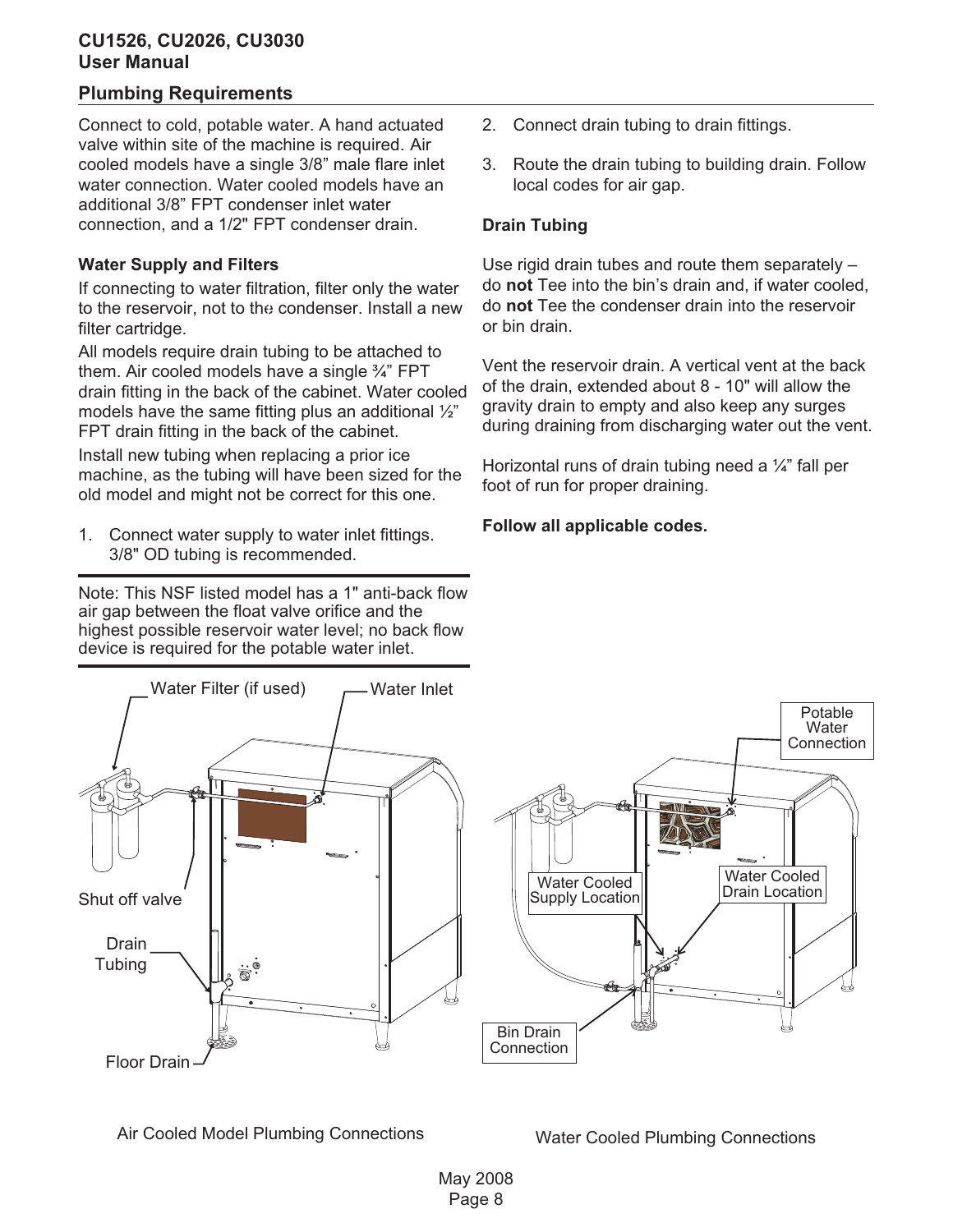### **Electrical**

The machine is supplied with a power cord. 208-230 volt, 60 Hz cords have NEMA 6-20P plugs.

This is a cord-connected unit, and must be on a separate power supply. Check the dataplate for the voltage, ampacity and maximum fuse size and per the dataplate use fuses or HACR circuit breakers.

#### **Follow All Local Codes - This Unit Must Be**

**Grounded.** Do not use extension cords and do not disable or by-pass ground prong on electrical plug.

### **Final Check List**

After connections,

- 1. Wash out the bin. If desired, the interior of the bin could be sanitized.
- 2. Locate the ice scoop (if supplied) and have it available for use when needed.

Final Check List:

- 1. Is the unit located indoors in a controlled environment?
- 2. Is the unit located where it can receive adequate cooling air?
- 3. Has the correct electrical power been supplied to the machine?
- 4. Have all the water supply connections been made?
- 5. Have all the drain connections been made?
- 6. Has the unit been leveled?
- 7. Have all unpacking materials and tape been removed?
- 8. Is the water pressure adequate?
- 9. Have the drain connections been checked for leaks?
- 10. Has the bin interior been wiped clean or sanitized?
- 11. Have any water filter cartridges been replaced?
- 12. Have all required kits and adapters been properly installed?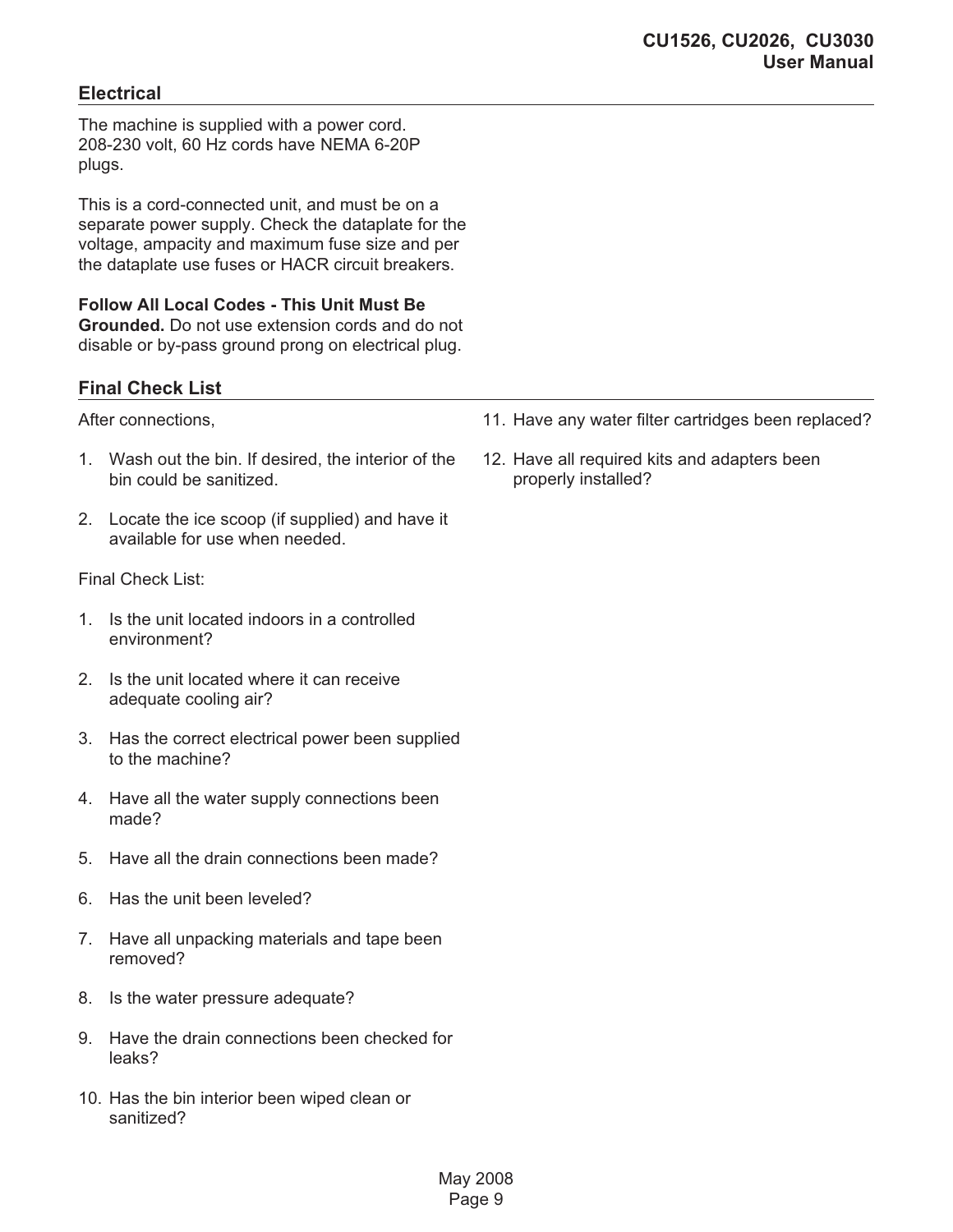### **Initial Start Up**

- 1. Remove left front louver. Check machine for any packing or wires rubbing moving parts. Note location of control board at the left.
- 2. Switch on the electrical power to the machine. Observe that some of the control's indicator lights glow and its display shows *O*.
- 3. Open the water supply valve.
- 4. Push and release the ON button. The code display will begin to blink *F*.



The purge valve opens and the water pump starts. In a few seconds the purge valve closes and the water pump stops. Water will flow into the machine until the reservoir is full. The hot gas valve and harvest assist device will activate, then the compressor and water pump will start. If it's an air cooled model the fan(s) motors will begin to turn a few moments after the compressor starts. The display will show a continuous *F*. Five seconds later the hot gas valve will close and the harvest assist device will return to its standby position. Warm air will be discharged from air cooled models.

- 5. Observe the Ready for Harvest indicator light. It may blink early in the cycle, that is normal. The control will ignore that signal for the first 6 minutes of freeze.
- 6. During the Freeze cycle move the curtain and observe that the SW1 or SW2 light on the control board blinks On when the curtain moves away from the evaporator and Off when returned to its normal position.

Note: Moving the curtain during the Freeze cycle has no affect on control function, but will cause water to flow into the bin.

7. When enough ice has frozen, the Ready for Harvest indicator light will be on steady. After it's been on steady for a few seconds Harvest will begin.

The display shows an *H.* The hot gas valve opens, the air cooled fan motor(s) shut off and the harvest assist mechanism is activated. The purge valve opens to drain some water, when it does the float valve opens to refill the reservoir. After a few seconds the purge valve closes but the float valve continues to fill the reservoir. Harvest continues until the ice is released as a unit and forces the curtain to open. When the curtain opens it signals the controller which returns the unit to a freeze cycle.

- 8. Check the ice harvested for proper bridge thickness. The ice bridge is factory set at 1/8 inch. If needed, adjust bridge thickness. Do NOT make it too thin.
- 9. Return the louver to its normal position and secure it to the machine.
- 10. Instruct the user in the operation of the machine and its maintenance requirements.
- 11. Fill out and mail the warranty registration form.

Write the day, month and year of initial start up here:

\_\_\_\_\_\_\_\_\_\_\_\_\_\_\_\_\_\_\_\_\_\_\_\_\_\_\_\_\_\_\_\_\_\_\_\_\_\_\_

### **Typical Ice Making Cycle Times (minutes).**

Listed times are for clean machines in proper installations. Cycle length at startup will be longer until the system stabilizes.

| Model          | $70^{\circ}$ F air /<br>50°F. water | $90^{\circ}$ F. air /<br>70°F. water |
|----------------|-------------------------------------|--------------------------------------|
| <b>CU1526A</b> | 22-25                               | 36-29                                |
| <b>CU1526W</b> | $21 - 24$                           | 28-31                                |
| <b>CU2026A</b> | $15 - 18$                           | $25 - 28$                            |
| <b>CU2026W</b> | $15 - 18$                           | $20 - 23$                            |
| <b>CU3030A</b> | $12 - 15$                           | 19-22                                |
| <b>CU3030W</b> | $10 - 13$                           | $15 - 18$                            |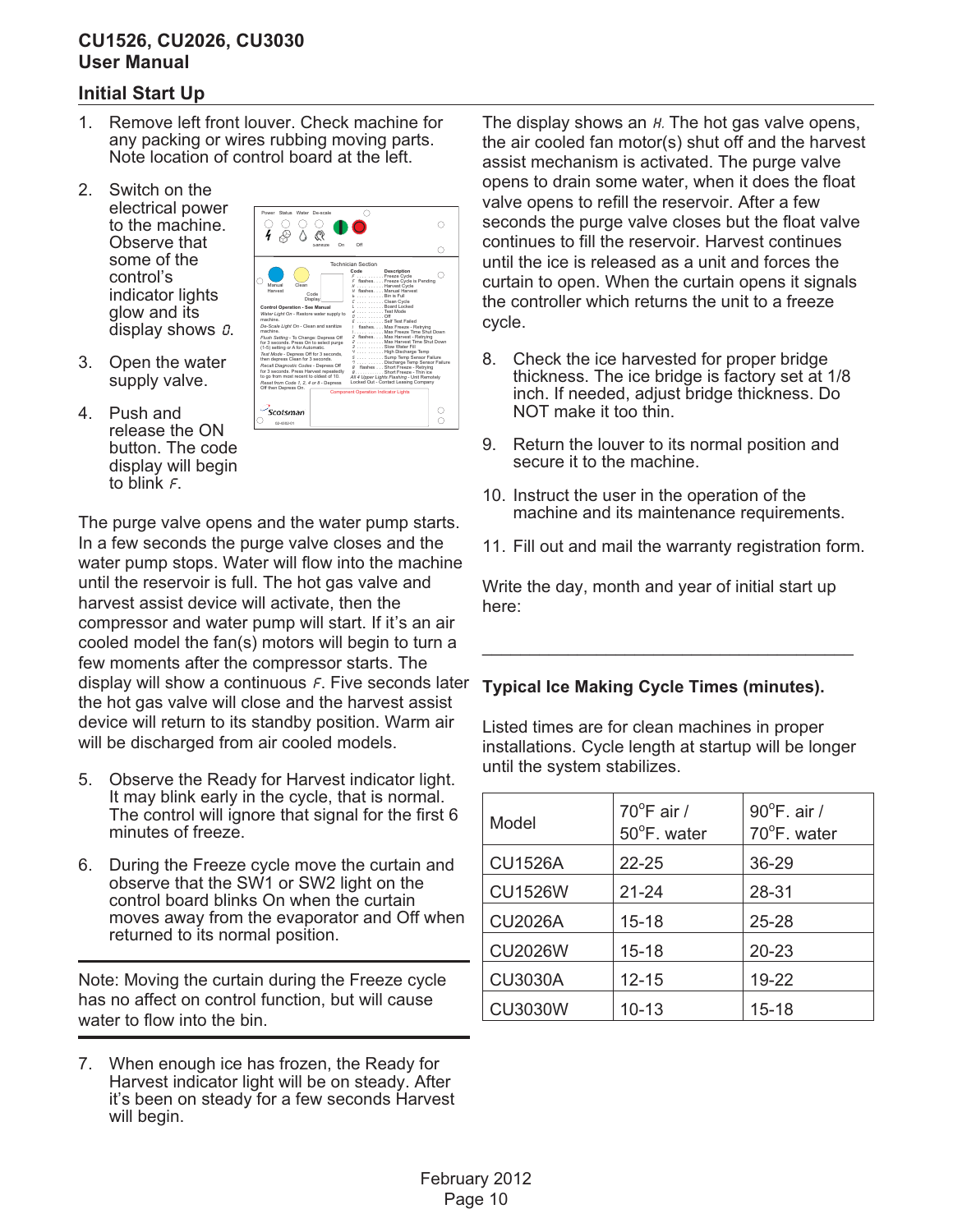### **Adjustments**

Bridge Thickness - For the Service Tech Only

- 1. Remove left louver, locate controller on and off switches.
- 2. Push and hold Off till the machine stops.
- 3. Remove curtain.
- 4. Use a hex wrench and rotate the bridge thickness adjustment screw in 1/8 turn increments CW to increase bridge thickness. Rotate CCW to decrease bridge thickness.

Caution: Do not make the bridge too thin or the machine will not harvest properly. Bridge thickness adjustments are not covered by warranty.

- 5. Return curtain and louver to their normal positions.
- 6. Push and release the On button. Check next harvest of ice. Repeat steps 1-6 if needed.

### Water Purge Setting

The water purge is factory set to the automatic position, suitable for most water conditions. The setting can be changed to one of 5 manual settings or left on automatic.

| Setting | <b>Water Type</b>                |
|---------|----------------------------------|
| 1       | Minimum - RO water or equivalent |
| 2       | Moderate - Low TDS, non RO       |
| 3       | Standard - for typical water     |
| 4       | Heavy - High TDS                 |
| 5       | Maximum - Very high TDS          |
| А       | Automatic - Factory setting      |

Note: Water cooled models, the refrigeration system discharge pressure is factory set at 245 PSIG, which should yield a freeze cycle discharge water temperature of about 105-110 degrees F. Adjust if necessary.



Ice Bridge Thickness Measurement



Bridge Thickness Adjustment Mechanism

To set purge:

- 1. Switch the machine OFF by holding the Off button in until a number or the letter *A* shows on the display.
- 2. Press and release the On button repeatedly until the number on the display corresponds to the desired setting.
- 3. Press and release the Off switch again to return to the normal control state.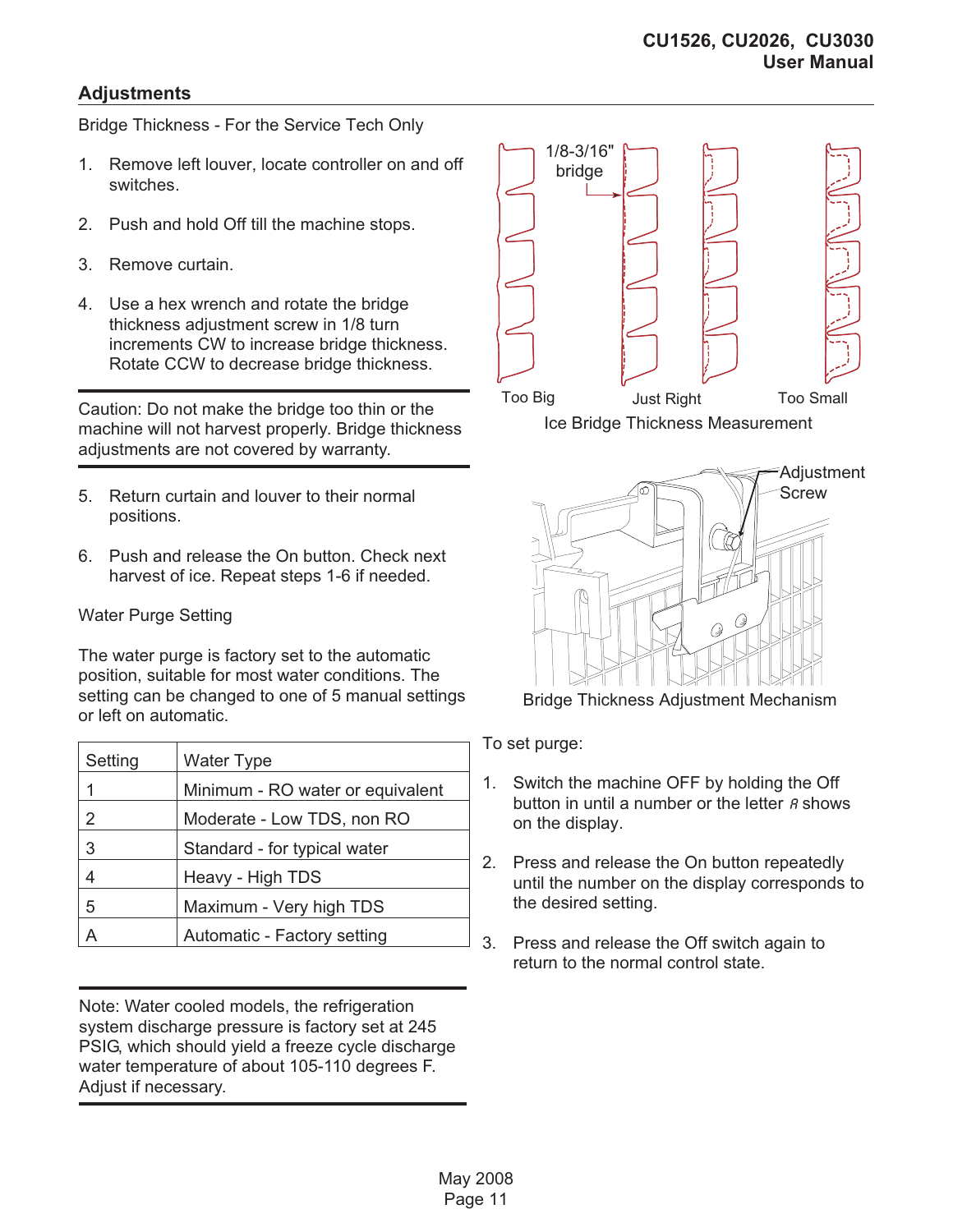### **Use and Operation**

Once started, the ice machine will automatically make ice until the curtain is held open by the ice at the top of the pile. The typical ice level when the machine is off will be several inches below the door sill. When ice level drops from use or meltage, the ice machine will resume making ice. If a small cluster of ice is holding the curtain open, open the curtain slightly to release it. The machine should resume making ice in a few minutes.

Tip: Scoop the ice to the front and back of the bin to maximize storage.

There are four indicator lights under the bin that provide information on the condition of the machine.



Ice Level When Bin Is Full

#### I**ndicator Lights:**

- Power
- Status
- Water
- De-scale & Sanitize

|                           | Indicator Lights & Their Meanings                                   |                                                                        |                  |                                  |
|---------------------------|---------------------------------------------------------------------|------------------------------------------------------------------------|------------------|----------------------------------|
|                           | <b>Power</b>                                                        | <b>Status</b>                                                          | Water            | De-Scale &<br><b>Sanitize</b>    |
| <b>Steady Green</b>       | Normal                                                              | Normal                                                                 |                  | $\overline{\phantom{0}}$         |
| <b>Blinking Green</b>     | Self Test<br>Failure                                                | Switching on or off                                                    |                  | ۰                                |
| Yellow                    |                                                                     | Diagnostic shut down, or, if making<br>ice, temperature sensor failure | Lack of<br>water | $\overline{\phantom{0}}$         |
| <b>Blinking</b><br>Yellow |                                                                     | $\overline{\phantom{0}}$                                               |                  | Time to de-scale<br>and sanitize |
| Light Off                 |                                                                     |                                                                        |                  | In Cleaning mode                 |
| All blinking              | Unit remotely shut off and locked out - check with leasing company. |                                                                        |                  |                                  |

If the Water light is on, the machine has sensed a lack of water. Check the water supply to the machine. The water could have been shut off or the water filter cartridges might need to be changed.

If the De-Scale light is on, the machine has determined that it needs to be cleaned. Contact an authorized Scotsman service agent and have the machine cleaned, de-scaled and sanitized.

Note: A Component Indicator Light switches ON to indicate that the component is operating.

Note: There are two Curtain Switch lights, SW1 and SW2. These single plate models have one curtain switch light on all the time, as a curtain switch light is ON when a curtain is either open or not present.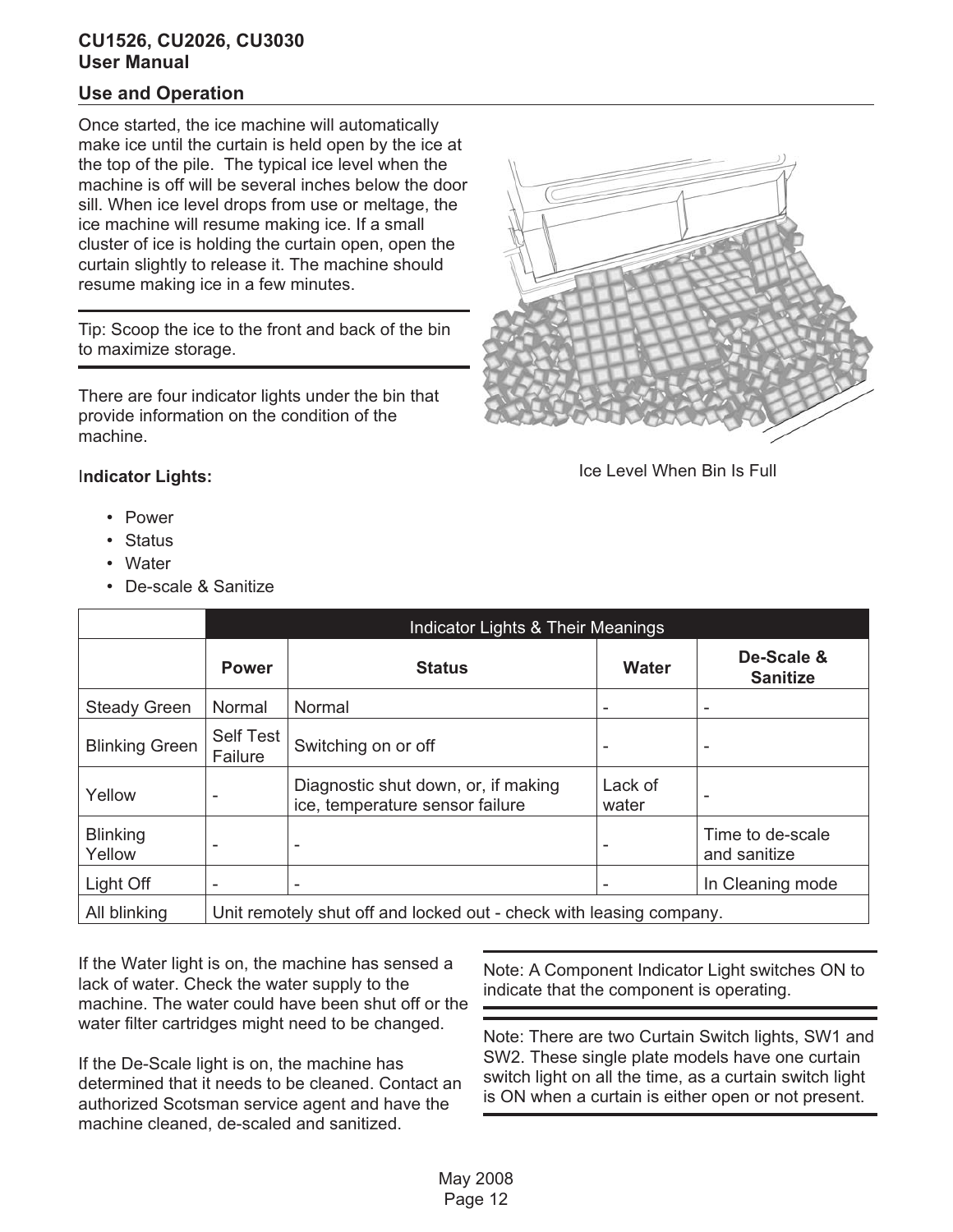### **Control Switches**

The controller (located inside the cabinet) has on and off switches:

To switch the machine OFF, push and release the Off button. The machine will shut off at the end of the next cycle. To shut the machine off immediately, push and hold the Off button for 3 seconds.

To switch the machine ON, push and release the On button. The machine will go through a start up process and then resume ice making.

#### **Ice**

The cuber drops ice in large sections. That ice will break up into random parts as it falls into the bin, but some large sections may remain on top of the ice in the bin. When removing ice, tap the groups of ice with an ice scoop to separate them into smaller units.

Using the ice will help to level it out and allow the machine to fill it to its maximum level.

#### **Heat**

Air cooled models will generate heat when in operation. That heat is discharged out the front of the cabinet.

#### **Noise**

The ice machine will make noise when it is in ice making mode. The compressor, fan motor(s) if air cooled and water pump all produce some sound. It is also normal to hear some cracking just before the harvest cycle begins. In addition, during the harvest cycle the harvest assist solenoid will click twice as it pushes the ice out and returns to its normal position. The ice harvests as a unit or slab, which makes some noise when it impacts the bin. These noises are all normal for this machine.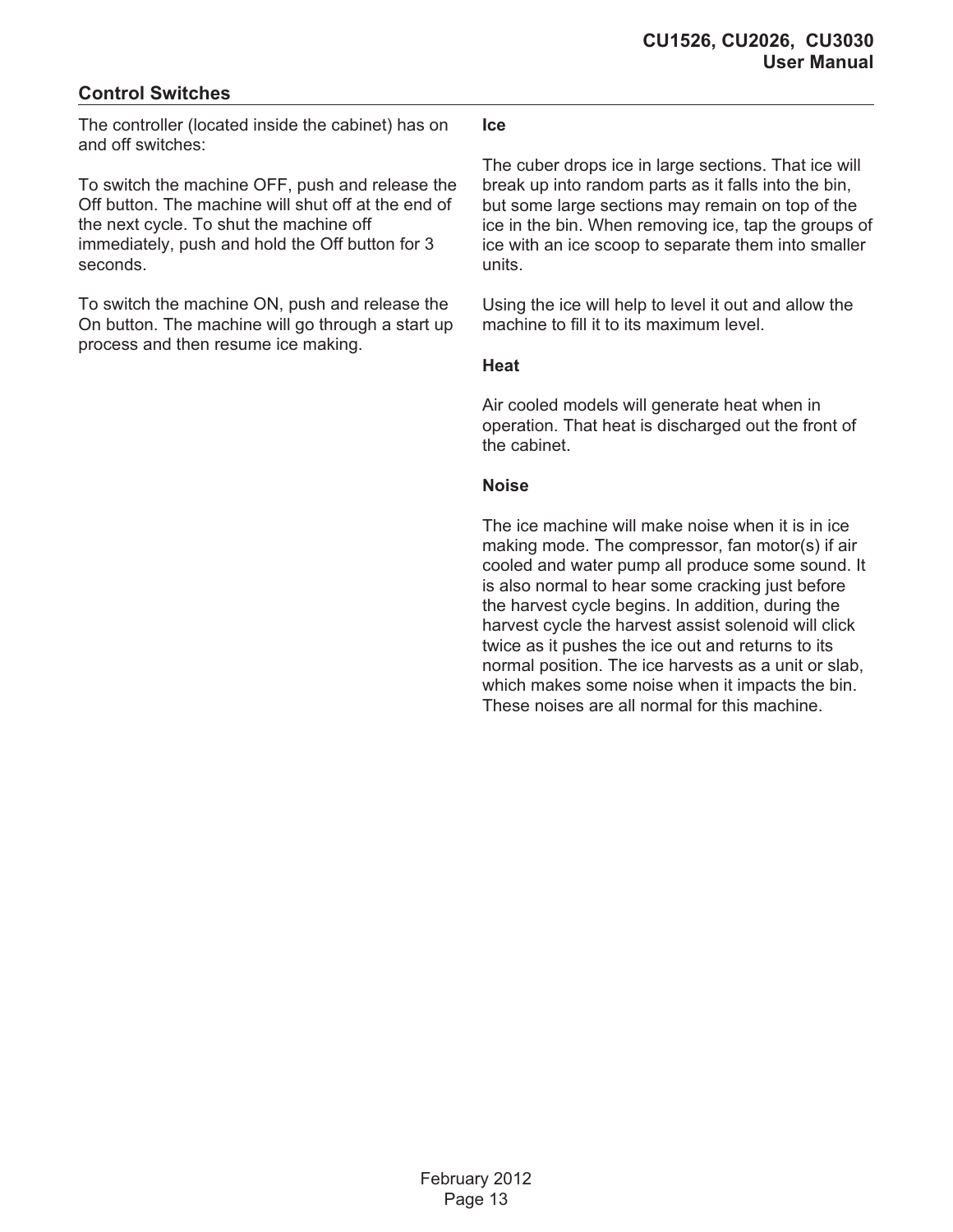### **Cleaning, Sanitation and Maintenance**

This ice system requires three types of maintenance:

- Remove the build up of mineral scale from the ice machine's water system and sensors. •
- Sanitize the ice machine's water system and the ice storage bin. •
- Clean or replace the air filter and clean the air cooled condenser (air cooled models only).

It is the User's responsibility to keep the ice machine and ice storage bin in a sanitary condition. Without human intervention, sanitation will not be maintained. Ice machines also require occasional cleaning of their water systems with a specifically designed chemical. This chemical dissolves mineral build up that forms during the ice making process.

Sanitize the ice storage bin as frequently as local health codes require, and every time the ice machine is cleaned and sanitized.

#### **The ice machine's water system should be cleaned and sanitized a minimum of twice per year.**

- 1. Remove the left front louvered panel.
- 2. Remove the top panel.
- 3. If the machine is operating, push and release the Harvest button. When the machine completes the Harvest cycle it will stop. If the bin is full (*b* shows in display) push and release the Off button.
- 4. Remove all ice from the storage bin
- 5. Push and release the Clean button. The yellow Clean light will blink and the display will show *C*. The machine will drain the reservoir and refill it. Go onto the next step when the reservoir has filled.
- 6. Pour 8 ounces of Scotsman Clear 1 ice machine scale remover into the reservoir.



Ice machine scale remover contains acids. Acids can cause burns. If concentrated cleaner comes in contact with skin, flush with water. If swallowed, do NOT induce vomiting. Give large amounts of water or milk. Call Physician immediately. Keep out of the reach of children.

7. Allow the ice machine scale remover to circulate in the water system for at least 10 minutes.

- 8. Push and release the Clean button again. The yellow Clean light will be on continuously and the machine will drain and refill the reservoir repeatedly to purge out the ice machine scale remover and residue.
- 9. Allow the drain and refill process to continue for at least 20 minutes.
- 10. Push and release the Off button. The clean cycle will stop and the display will show *O*.

Note: If unit has not been de-scaled for an extended period of time and significant mineral scale remains, repeat steps 5-10.

- 11. Mix a cleaning solution of 1 oz of ice machine scale remover to 12 ounces of water
- 12. Locate curtain, push in on edge of curtain by pivot pin to release it. Pull curtain out of machine.
- 13. Remove water distributor from ice machine. Inspect distributor for restricted orifice holes. Be sure all holes are fully open.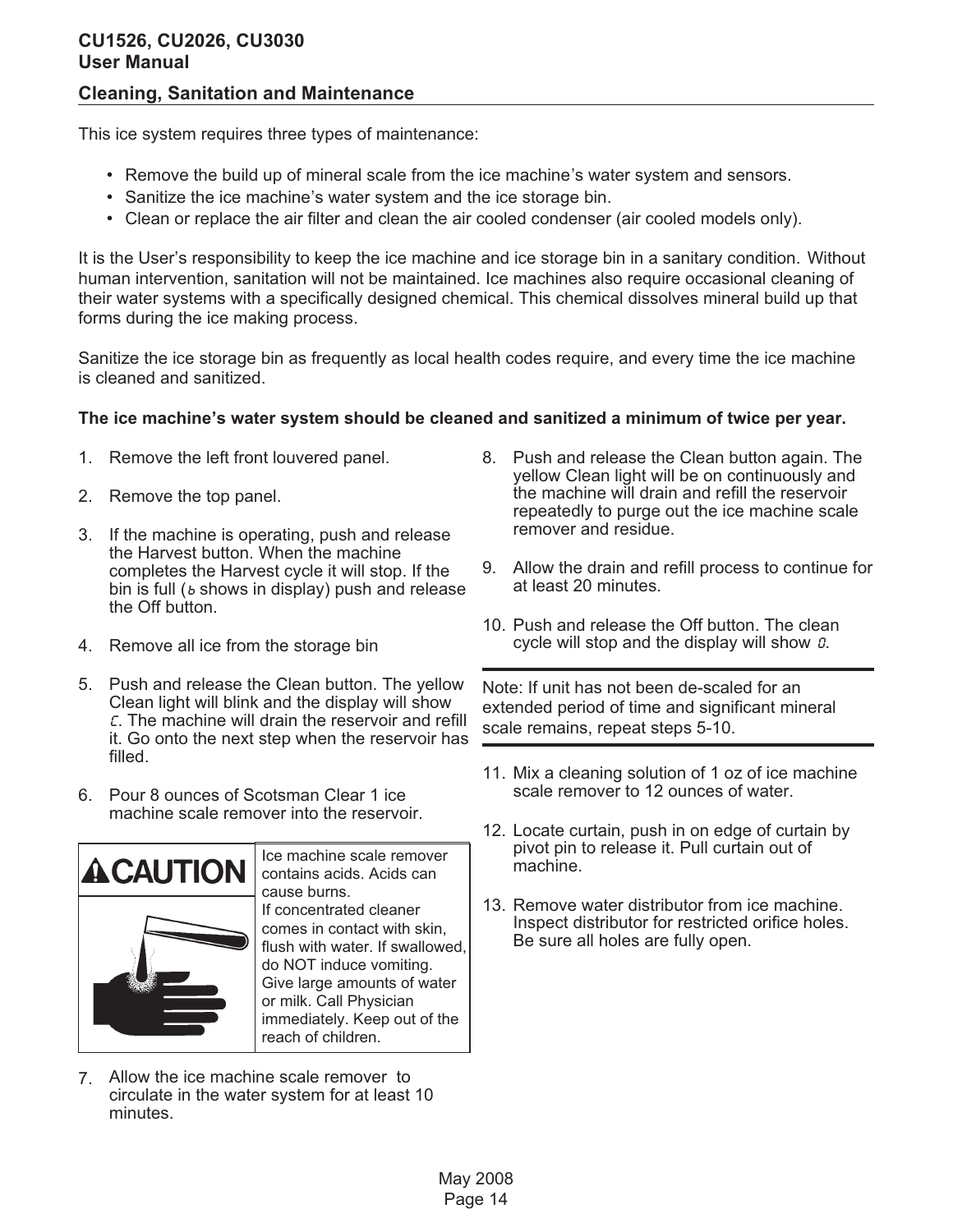

Inspect Water Distributor

- 14. Locate ice thickness sensor. Squeeze mounting legs together to release sensor. Wash the metal surfaces of the sensor and the adiustment screw with ice machine scale remover solution. Also wash the water distributor and curtain with the ice machine cleaner solution.
- 15. Locate water sensor. Squeeze catches together and pull up to remove sensor. Wash metal surfaces of sensor with ice machine scale remover solution.
- 16. Mix a solution of sanitizer.

Note: A possible sanitizing solution may be made by mixing 1 ounce of liquid household bleach with 2 gallons of warm (95-115°F.) potable water.

- 17. Thoroughly wash all surfaces of the ice thickness sensor, water level sensor, curtain inside of the top panel and the water distributor with the sanitizer solution.
- 18. Wash all interior surfaces of the freezing compartment, including storage bin liner with the sanitizer solution.
- 19. Return water level sensor, ice thickness sensor, water distributor and curtain to their normal positions.
- 20. Push and hold the clean button to drain the reservoir. Push and release the clean button again and when the purge valve indicator light goes out, immediately pour the remaining cleaning solution into the reservoir.
- 21. Circulate the sanitizer solution for 10 minutes, then push and release the Clean button.
- 22. Allow the water system to be flushed of sanitizer for at least 20 minutes, then push and release the Off button.

23. Push and release the On button to resume ice making.

**CU1526, CU2026, CU3030**

**User Manual**

24. Return the top panel and front louvered panel to their normal position and secure with the original fasteners.

#### **Air cooled condenser filter**

- 1. Remove left front grill .
- 2. Wash the dust and grease off the filter.
- 3. Return it to its original position.

#### **Do not operate the machine without the filter in place except during cleaning.**

#### **Air cooled condenser**

If the machine has been operated without a filter the air cooled condenser fins will need to be cleaned.

They are located under the fan blades. The services of a refrigeration technician will be required to clean the condenser.

#### **Exterior Panels**

Fingerprints, dust and grease can build up on the panels and will require occasional cleaning.

#### **Water filters**

If the machine has been connected to water filters, check the cartridges for the date they were replaced or for the pressure on the gauge. Change cartridges if they've been installed more than 6 months or if the pressure drops too much when the ice machine fills with water.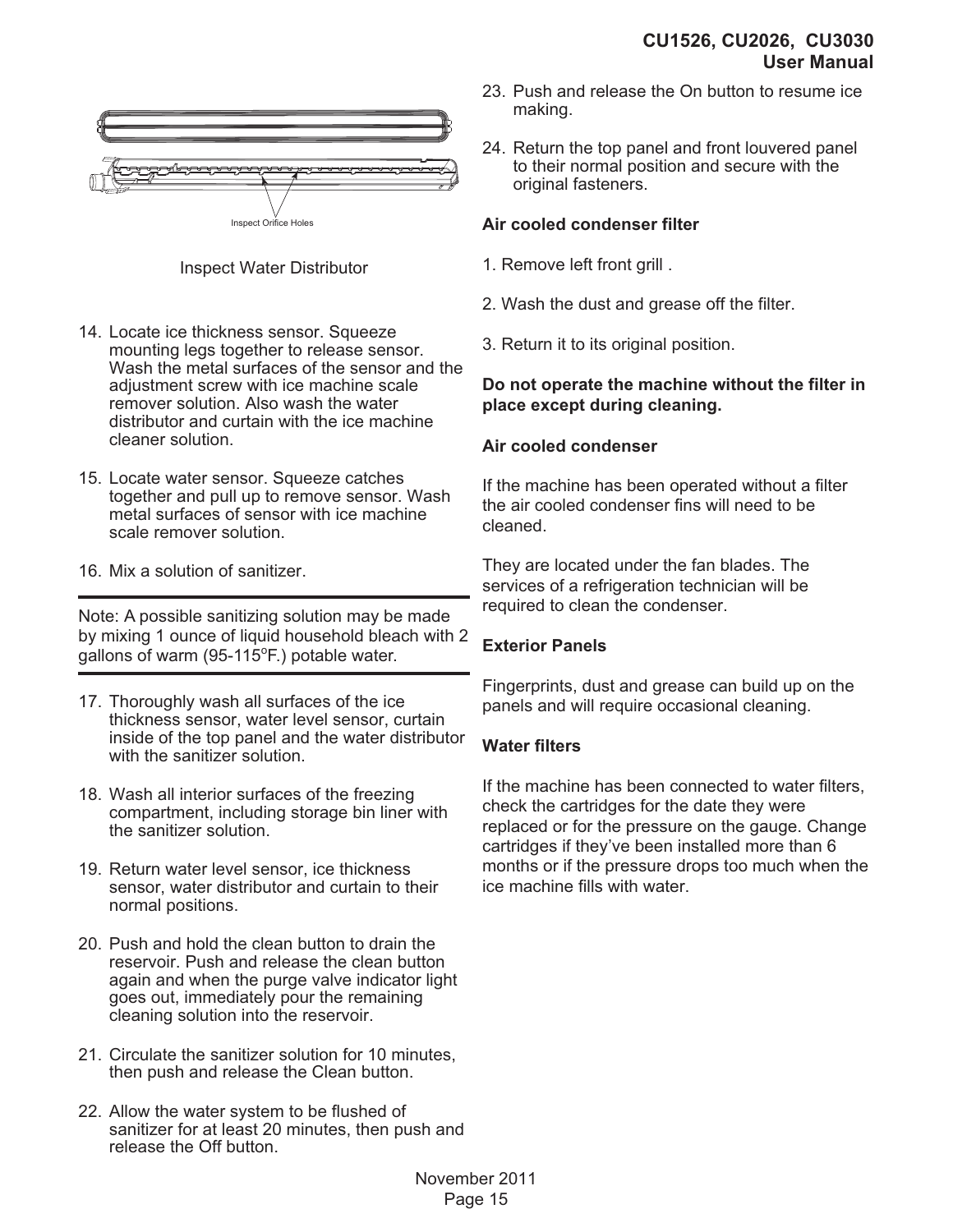### **What to do before calling for service**

Reasons the machine might shut itself off:

- Lack of water.
- Freeze cycle takes too long.
- Harvest cycle takes too long.
- High discharge temperature.
- Controller self test failure.

#### **Check the following:**

1. Has the water supply to the ice machine or building been shut off? If yes, the ice machine will automatically restart within 25 minutes after water begins to flow to it.

2. Has power been shut off to the ice machine? If yes, the ice machine will automatically restart when power is restored.

3. Has someone shut the water off to a water cooled unit? If yes, after the water supply has been restored the ice machine may need to be manually reset.

4. Is the curtain open because some ice is stuck under it? If so, remove the ice and the machine should start in a few minutes.

Note: Curtain can be removed & replaced anytime the machine is in a standby mode or when it is in a freeze cycle. However, removal of the curtain during freeze will result in water flowing into the bin. Removal of the curtain during harvest terminates harvest at that point and, if left off, will result in the machine shutting off.

#### **To Manually Reset the machine.**

- Push and release the Off button.
- Push and release the On button.

#### **To Shut the Machine Off:**

At the controller, **push** and **hold** the Off button for 3 seconds or until the machine stops.

| Power Status Water De-scale<br>Sanitize<br>On<br>Off                                                                                                                                                                                                                                                                                                                                                                                                                                                                                                                                                                                                                                                                                                                                                                                                                                                                                                                                                                                                                                                                                                                                                                                                                                                                                                       |  |
|------------------------------------------------------------------------------------------------------------------------------------------------------------------------------------------------------------------------------------------------------------------------------------------------------------------------------------------------------------------------------------------------------------------------------------------------------------------------------------------------------------------------------------------------------------------------------------------------------------------------------------------------------------------------------------------------------------------------------------------------------------------------------------------------------------------------------------------------------------------------------------------------------------------------------------------------------------------------------------------------------------------------------------------------------------------------------------------------------------------------------------------------------------------------------------------------------------------------------------------------------------------------------------------------------------------------------------------------------------|--|
|                                                                                                                                                                                                                                                                                                                                                                                                                                                                                                                                                                                                                                                                                                                                                                                                                                                                                                                                                                                                                                                                                                                                                                                                                                                                                                                                                            |  |
| <b>Technician Section</b>                                                                                                                                                                                                                                                                                                                                                                                                                                                                                                                                                                                                                                                                                                                                                                                                                                                                                                                                                                                                                                                                                                                                                                                                                                                                                                                                  |  |
| Code<br><b>Description</b><br>F Freeze Cycle<br>$F$ flashes Freeze Cycle is Pending<br>Manual<br>Clean<br><i>н</i> …… …… Harvest Cycle<br>Harvest<br>H flashes Manual Harvest<br>Code<br>$b$ Bin is Full<br>Display<br>$E$ Clean Cycle<br>LBoard Locked<br><b>Control Operation - See Manual</b><br>d Test Mode<br>Water Light On - Restore water supply to<br>0Off<br>machine.<br><b>Contact Self Test Failed</b><br>F<br>De-Scale Light On - Clean and sanitize<br>flashes. Max Freeze - Retrying<br>machine.<br>1Max Freeze Time Shut Down<br>2 flashes Max Harvest - Retrying<br>Flush Setting - To Change: Depress Off<br>2   Max Harvest Time Shut Down<br>for 3 seconds. Press On to select purge<br>3 Slow Water Fill<br>(1-5) setting or A for Automatic.<br>4   High Discharge Temp<br>Test Mode - Depress Off for 3 seconds,<br>5   Sump Temp Sensor Failure<br>then depress Clean for 3 seconds.<br>Discharge Temp Sensor Failure<br>Recall Diagnostic Codes - Depress Off<br>flashes Short Freeze - Retrying<br>8<br>for 3 seconds. Press Harvest repeatedly<br>8. Short Freeze - Thin ice<br>to go from most recent to oldest of 10.<br>All 4 Upper Lights Flashing - Unit Remotely<br>Locked Out - Contact Leasing Company<br>Reset from Code 1, 2, 4 or 8 - Depress<br>Off then Depress On.<br><b>Component Operation Indicator Lights</b> |  |
| Scotsman                                                                                                                                                                                                                                                                                                                                                                                                                                                                                                                                                                                                                                                                                                                                                                                                                                                                                                                                                                                                                                                                                                                                                                                                                                                                                                                                                   |  |
| 02-4302-01                                                                                                                                                                                                                                                                                                                                                                                                                                                                                                                                                                                                                                                                                                                                                                                                                                                                                                                                                                                                                                                                                                                                                                                                                                                                                                                                                 |  |